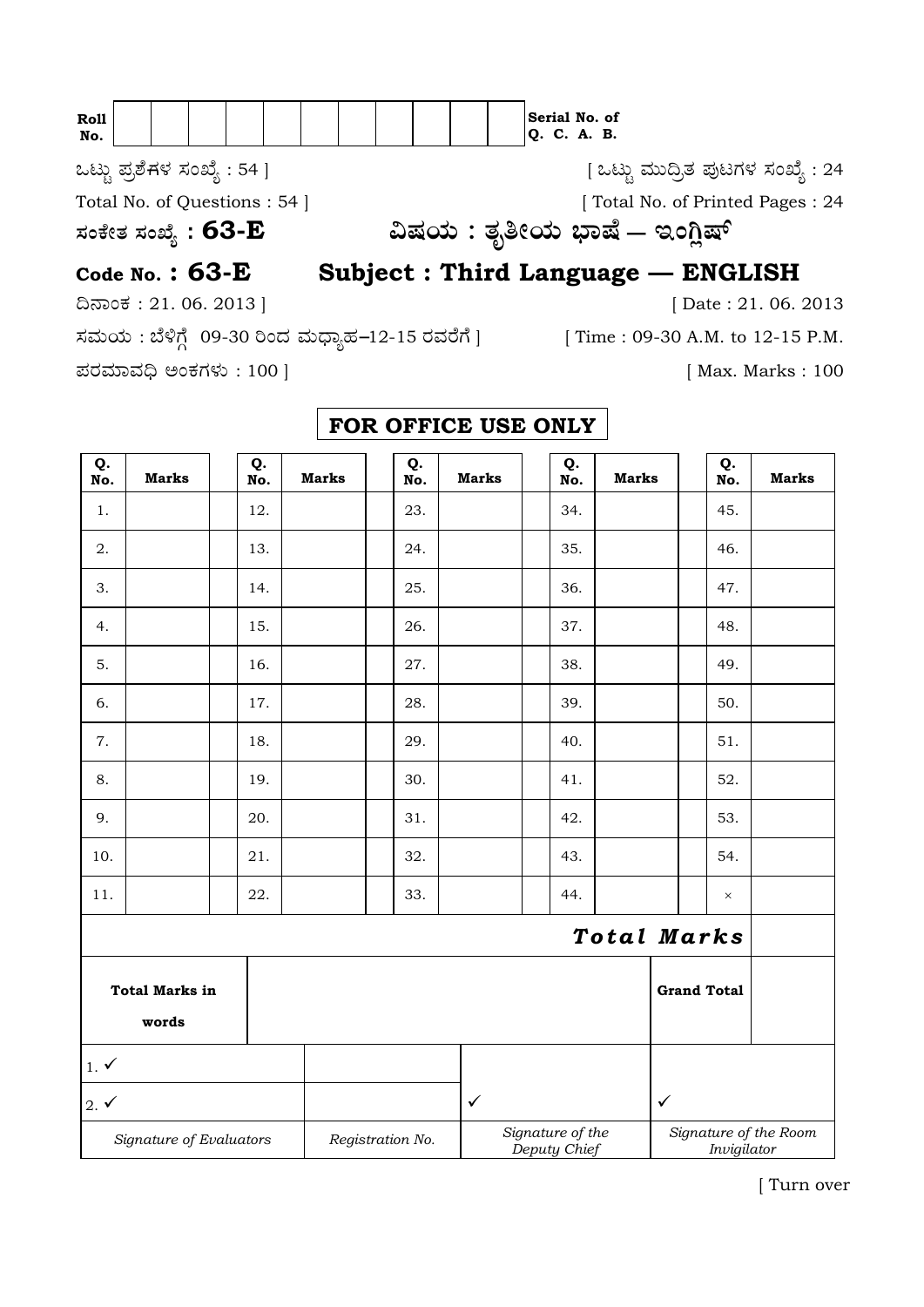*General Instructions* :

- i) The Question-cum-Answer Booklet consists of 54 objective and subjective types of questions.
- ii) Space has been provided against each objective type question. You have to choose the correct choice and write the complete answer along with its alphabet in the space provided.
- iii) For subjective type questions enough space for each question has been provided. You have to answer the questions in the space.
- iv) Follow the instructions given against both the objective and subjective types of questions.
- v) Candidate should not write the answer with a pencil. Answers written in pencil will not be evaluated.
- vi) In case of Multiple Choice, Fill in the blanks and Matching questions, scratching / rewriting / marking is not permitted, thereby rendering them to disqualification for evaluation.
- vii) 15 minutes of extra time has been provided for reading the question paper.
- I. *Four* alternatives are given for each of the following questions / incomplete statements. Only one of them is correct or most appropriate. Choose the correct alternative and write the complete answer along with its alphabet in the space provided against each question.  $15 \times 1 = 15$
- 1. Bhima tried to frighten the monkey when
	- (A) it had asked him to jump over it
	- (B) it had blocked his way
	- (C) it asked him to move aside its tail
	- (D) he came to know that it was Hanuman.

Ans. :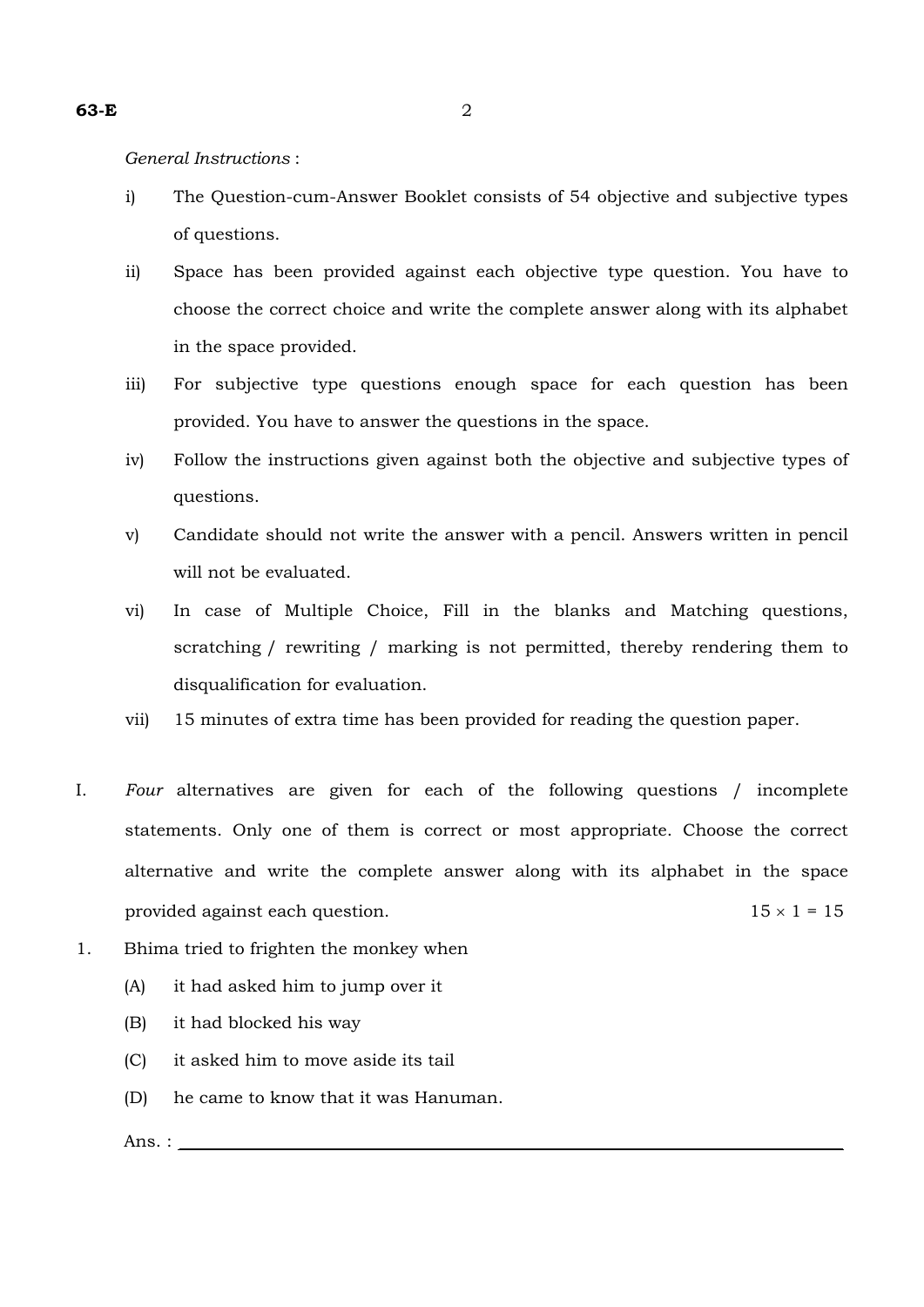- 2. When Bhima understood that the monkey was stronger than him, his feeling was one of
	- (A) contempt
	- (B) respect
	- (C) dejection
	- (D) disappointment.

Ans. :

- 3. Gandhiji was ashamed of his handwriting when
	- (A) he was studying in school
	- (B) he was scolded by his teachers
	- (C) he became a lawyer
	- (D) he saw the beautiful handwriting of lawyers.

Ans. :

4. Gandhiji requested the headmaster to exempt him from gymnastics because

- (A) it was not a part of education according to him
- (B) his physique was not suited to do gymnastics
- (C) he wanted to serve as a nurse to his father
- (D) he disliked the school education.

### Ans. :  $\overline{\phantom{a}}$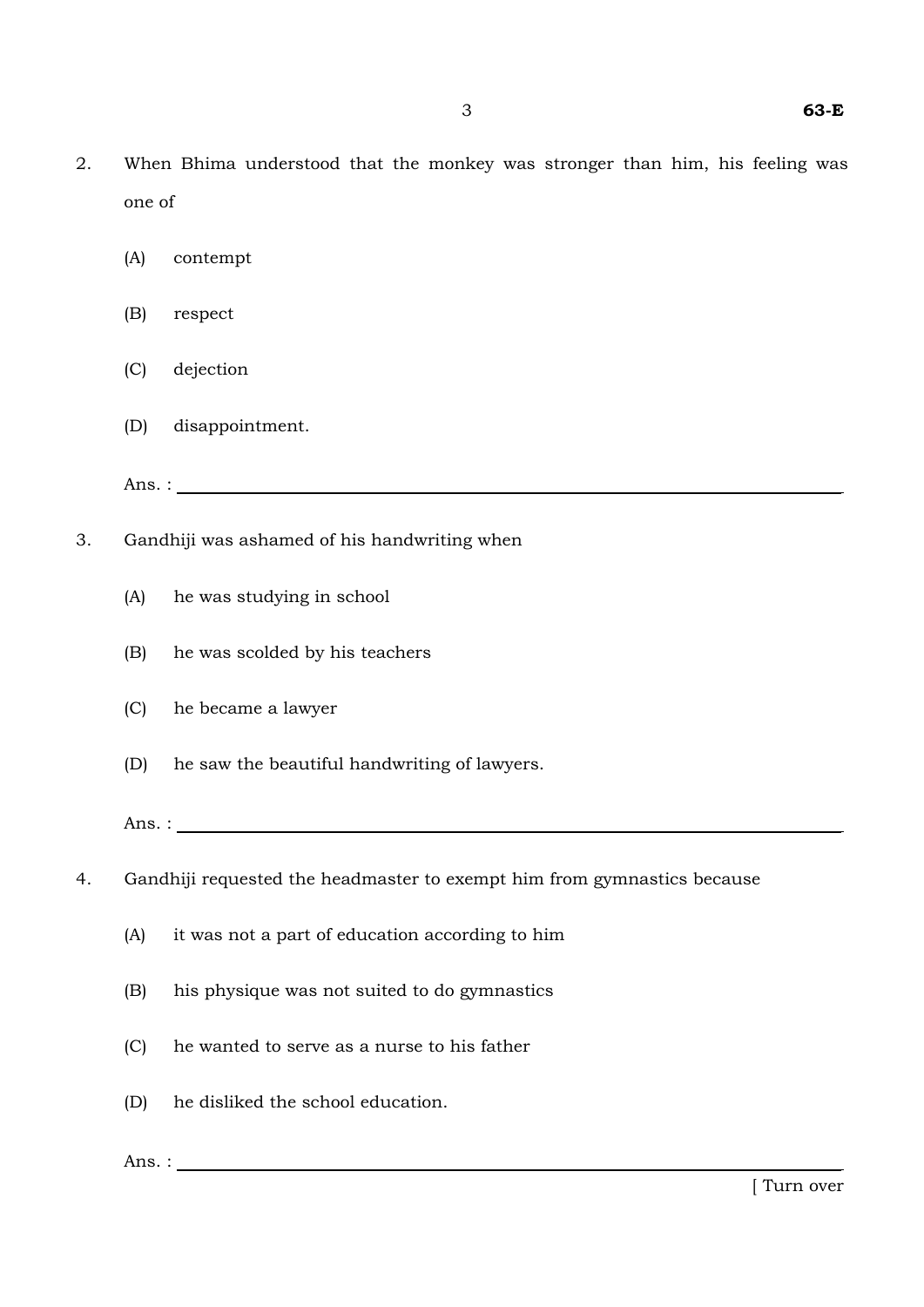- 5. The Duchess was on strike because
	- (A) she was hungry
	- (B) her brother asked her to do so
	- (C) she disliked her father
	- (D) her father had moved from the city to a small town.

Ans. :

- 6. What kind of a girl was the Duchess ?
	- (A) She was innocent
	- (B) She was sensitive
	- (C) She was careless
	- (D) She was arrogant.
	- Ans. :

7. One word for a person who studies about sun, moon and the stars is

- (A) an astronomer (B) an astrologer
- (C) an astronaut (D) a scientist.

| $ -$ |  |  |  |
|------|--|--|--|
|      |  |  |  |

8. Narendra was good ........................ studies.

The suitable preposition to fill in the blank is

- $(A)$  in  $(B)$  at
	- (C) for (D) on.
	- Ans. :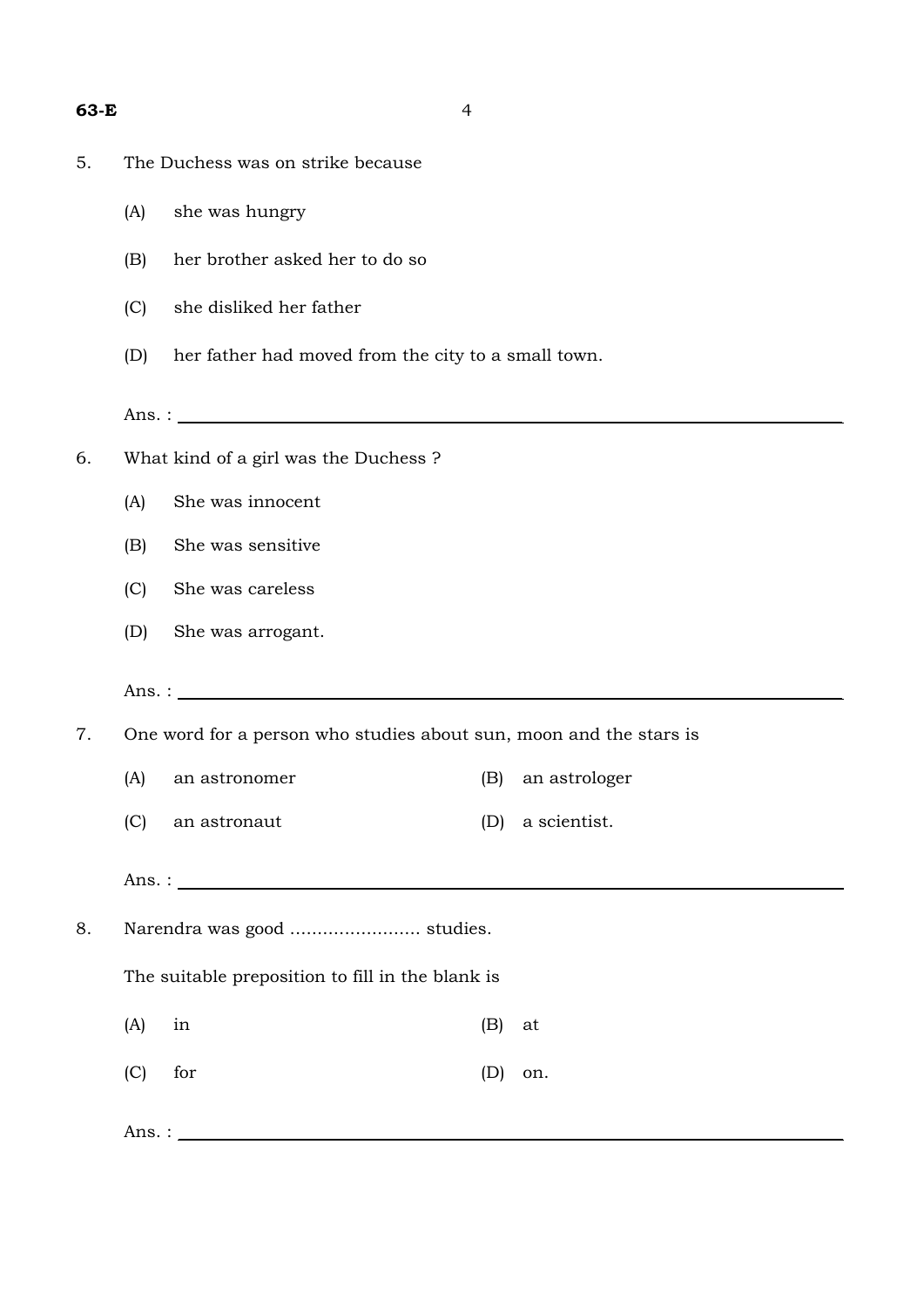|     |                                                  |                                                                   | 5   |              | 63-E |  |
|-----|--------------------------------------------------|-------------------------------------------------------------------|-----|--------------|------|--|
| 9.  |                                                  | The students at Karnal gathered again not to celebrate  to mourn. |     |              |      |  |
|     | The suitable conjunction to fill in the blank is |                                                                   |     |              |      |  |
|     | (A)                                              | and                                                               | (B) | because      |      |  |
|     | (C)                                              | but                                                               | (D) | SO.          |      |  |
|     |                                                  | Ans. : $\qquad \qquad$                                            |     |              |      |  |
| 10. |                                                  | Chandrasekhar had  passion for  game of cricket.                  |     |              |      |  |
|     |                                                  | The suitable pair of articles to fill in the blank is             |     |              |      |  |
|     | (A)                                              | the, an                                                           | (B) | the, a       |      |  |
|     | (C)                                              | a, the                                                            | (D) | an, the.     |      |  |
|     |                                                  | Ans.:                                                             |     |              |      |  |
| 11. |                                                  | The word that does not rhyme with the other three is              |     |              |      |  |
|     | (A)                                              | good                                                              | (B) | food         |      |  |
|     | (C)                                              | stood                                                             | (D) | should.      |      |  |
|     |                                                  | Ans. : $\qquad \qquad$                                            |     |              |      |  |
| 12. |                                                  | Which one of the following words takes the prefix 'in'?           |     |              |      |  |
|     | (A)                                              | possible                                                          | (B) | grateful     |      |  |
|     | (C)                                              | religious                                                         | (D) | justice.     |      |  |
|     |                                                  | Ans. :                                                            |     |              |      |  |
| 13. |                                                  | Vidhana Soudha is a  building.                                    |     |              |      |  |
|     |                                                  | Fill in the blank choosing the correct form of the word.          |     |              |      |  |
|     | (A)                                              | beauty                                                            | (B) | beautify     |      |  |
|     | (C)                                              | beautiful                                                         | (D) | beautifully. |      |  |
|     |                                                  |                                                                   |     |              |      |  |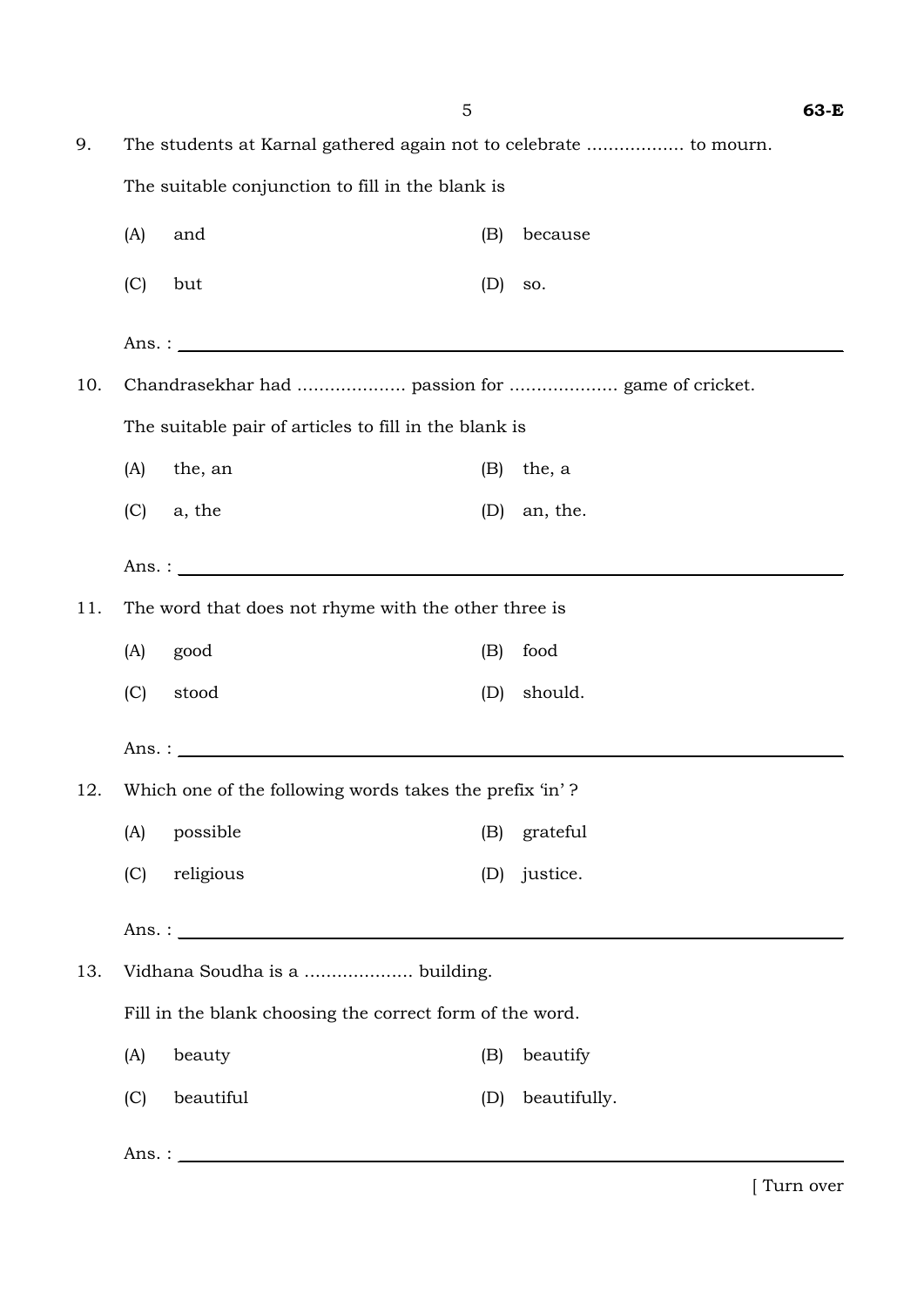| 63-E |     | 6                                                                          |     |                      |
|------|-----|----------------------------------------------------------------------------|-----|----------------------|
| 14.  |     | "Like a hurt bitch, she bared her teeth."                                  |     |                      |
|      |     | The figure of speech used here is                                          |     |                      |
|      | (A) | simile                                                                     | (B) | metaphor             |
|      | (C) | alliteration                                                               |     | (D) personification. |
|      |     | Ans. : $\qquad \qquad$                                                     |     |                      |
| 15.  |     | Daksha was an intelligent girl.                                            |     |                      |
|      |     | The underlined word in the sentence is $a/an$                              |     |                      |
|      | (A) | noun                                                                       | (B) | adjective            |
|      | (C) | verb                                                                       | (D) | adverb.              |
|      |     |                                                                            |     |                      |
| II.  |     | Fill in the blanks:                                                        |     | $5 \times 1 = 5$     |
| 16.  |     | Fill in the blank with suitable auxiliary verb given in brackets :         |     |                      |
|      |     |                                                                            |     |                      |
|      |     |                                                                            |     |                      |
|      |     |                                                                            |     |                      |
| 17.  |     | Fill in the blank with suitable tense form of the verb given in brackets : |     |                      |
|      |     |                                                                            |     |                      |
|      |     | Ans.: <u>Latin Communication</u>                                           |     |                      |
|      |     |                                                                            |     |                      |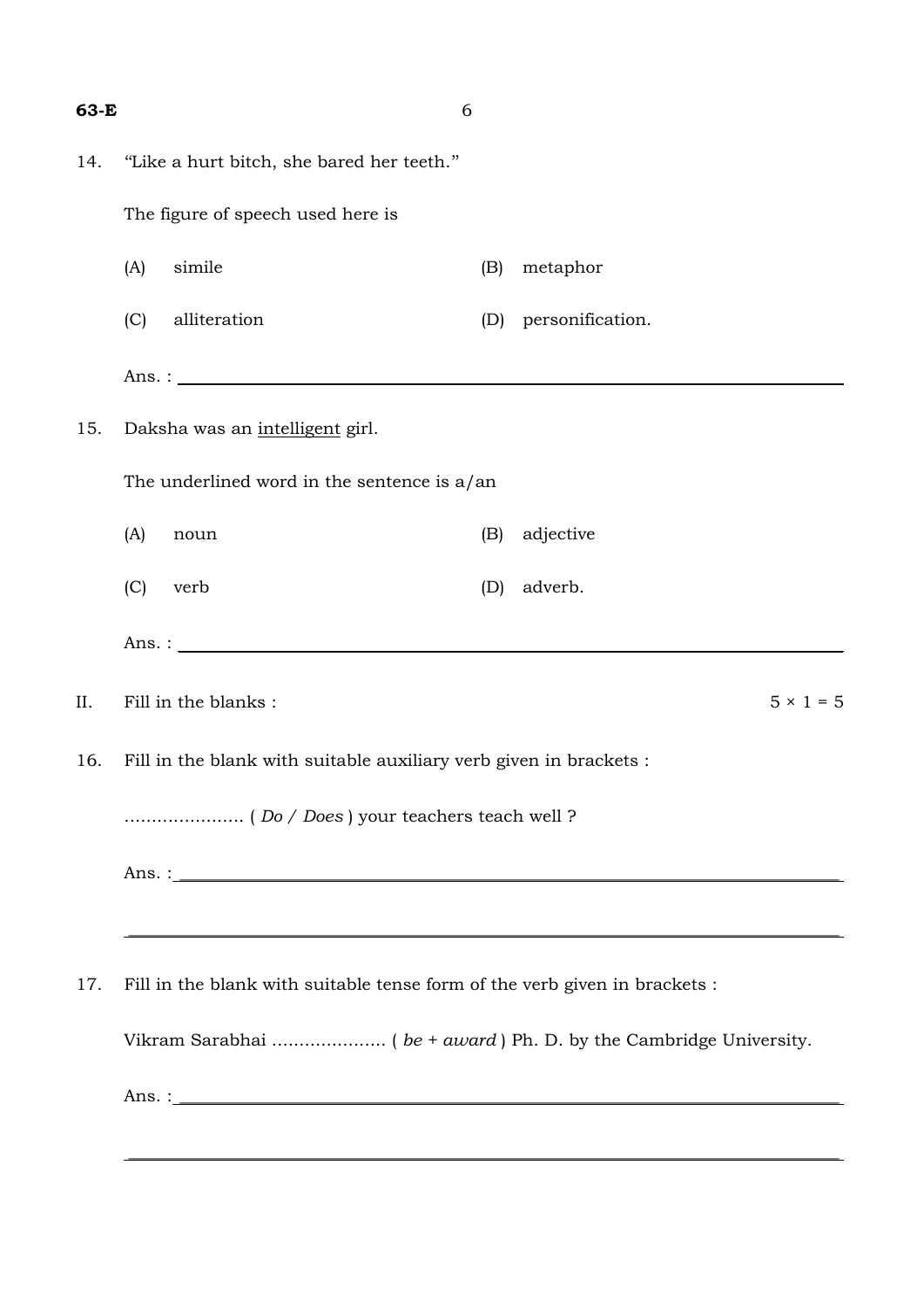| 19. |                                                                          |
|-----|--------------------------------------------------------------------------|
|     |                                                                          |
| ററ  | Choose the correct word from the breakets to $\frac{11}{2}$ in the blank |

7 **63-E** 

20. Choose the correct word from the brackets to fill in the blank : Countryside is a ..................... place. ( *quite , quiet* )

- III.
- 21. Match the words in **List-A** with their meanings in **List-B**. Write the correct answer in the space provided :  $5 \times 1 = 5$

\_\_\_\_\_\_\_\_\_\_\_\_\_\_\_\_\_\_\_\_\_\_\_\_\_\_\_\_\_\_\_\_\_\_\_\_\_\_\_\_\_\_\_\_\_\_\_\_\_\_\_\_\_\_\_\_\_\_\_\_\_\_\_\_\_\_\_\_\_\_\_\_\_\_\_\_\_\_\_\_\_\_\_

|            |               | List-A   |        | List-B    |
|------------|---------------|----------|--------|-----------|
|            | (a)           | appeal   | (i)    | weak      |
|            | (b)           | affluent | (ii)   | rich      |
|            | (c)           | lad      | (iii)  | boy       |
|            | (d)           | disciple | (iv)   | dress     |
|            | (e)           | attire   | (v)    | request   |
|            |               |          | (vi)   | girl      |
|            |               |          | (vii)  | poor      |
|            |               |          | (viii) | follower. |
| Ans.: $a)$ |               |          |        | b)        |
|            | $\mathbf{c})$ |          |        | d)        |
|            | e)            |          |        |           |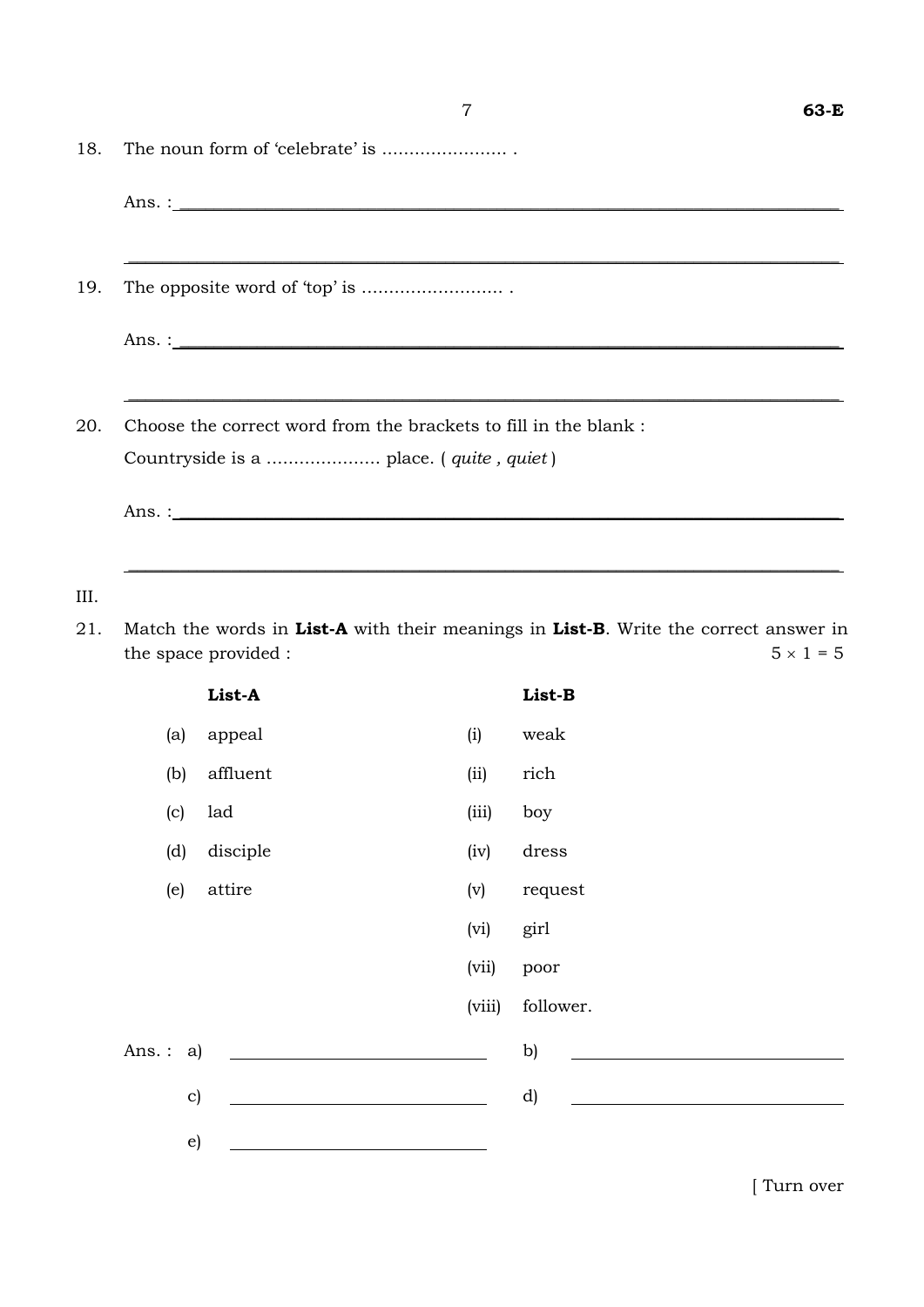- IV. Answer each of the following questions in two or three sentences :  $13 \times 2 = 26$
- Why did Andy come back to the squire without a letter ? 22.

23. How do you say that Narendranath was truthful?

24. What advice does Chandrasekhar give to young cricketers ?

What was Chandrasekhar's hobby? Why did he fly to Bombay? 25.

26. What was Kalpana's ambition in life ?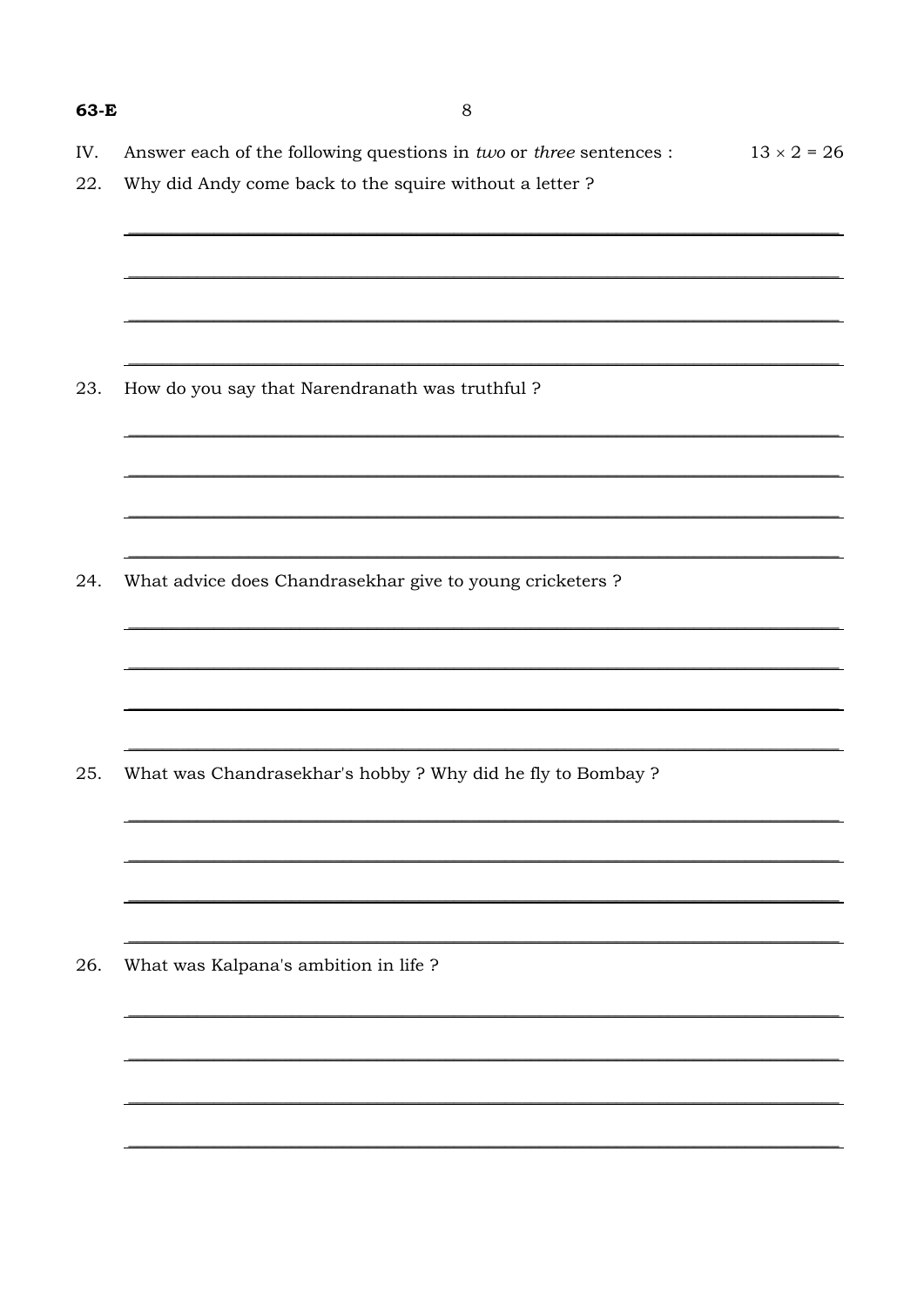- What did her brother Sanjay Chawla say about Kalpana ? 27.
- What does the phrase 'being civilized' mean ? What does it specially refer to ? 28. 29. How was Shakuntala Dhamankar able to inspire young men and women? What does Tagore ask us to stop doing? 30.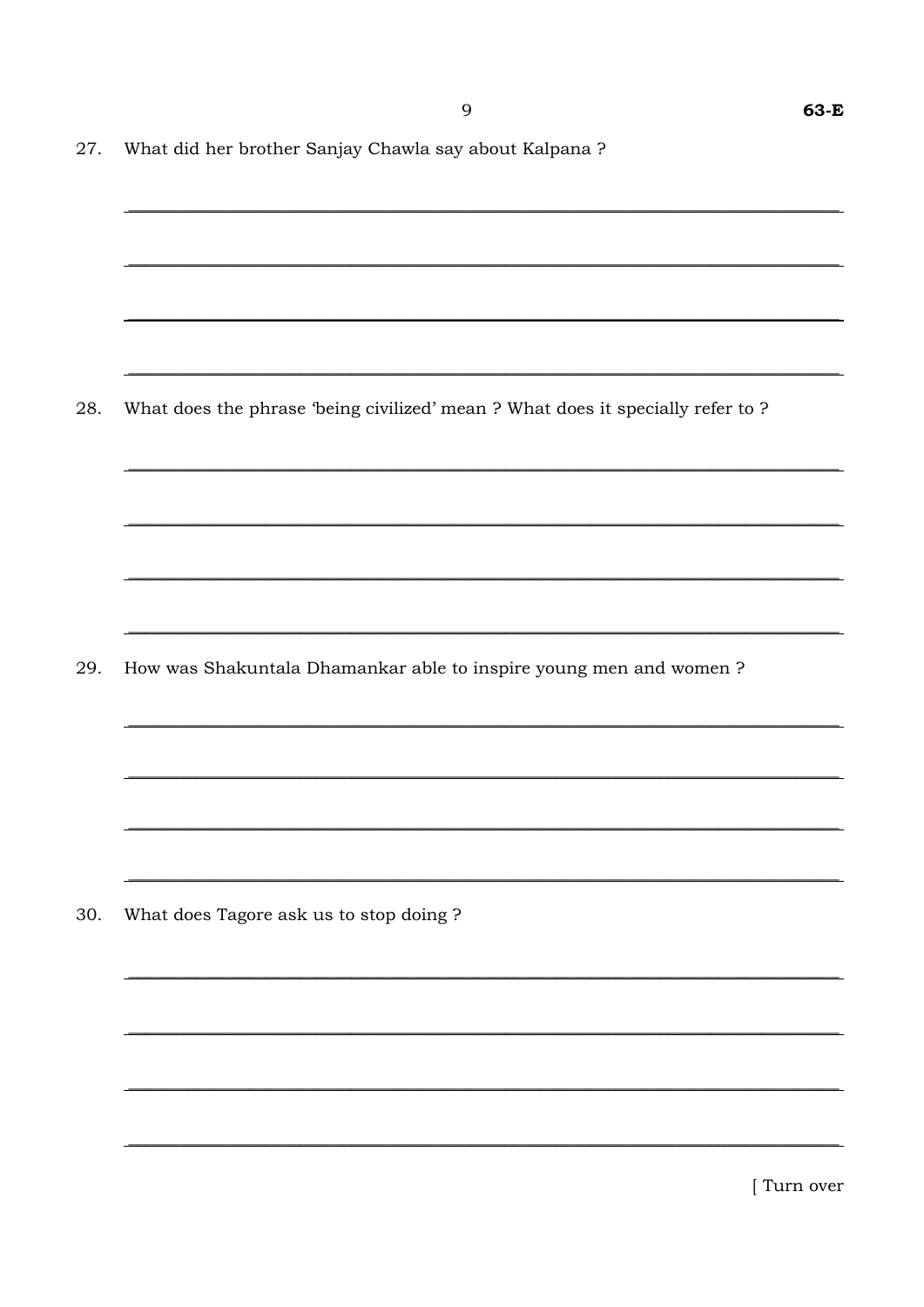Why shouldn't we judge God?  $31.$ 

How would the evenings be in Tartary? 32.

How do the people shake hands now-a-days ? 33.

Why did the miser make a terrible clatter ? 34.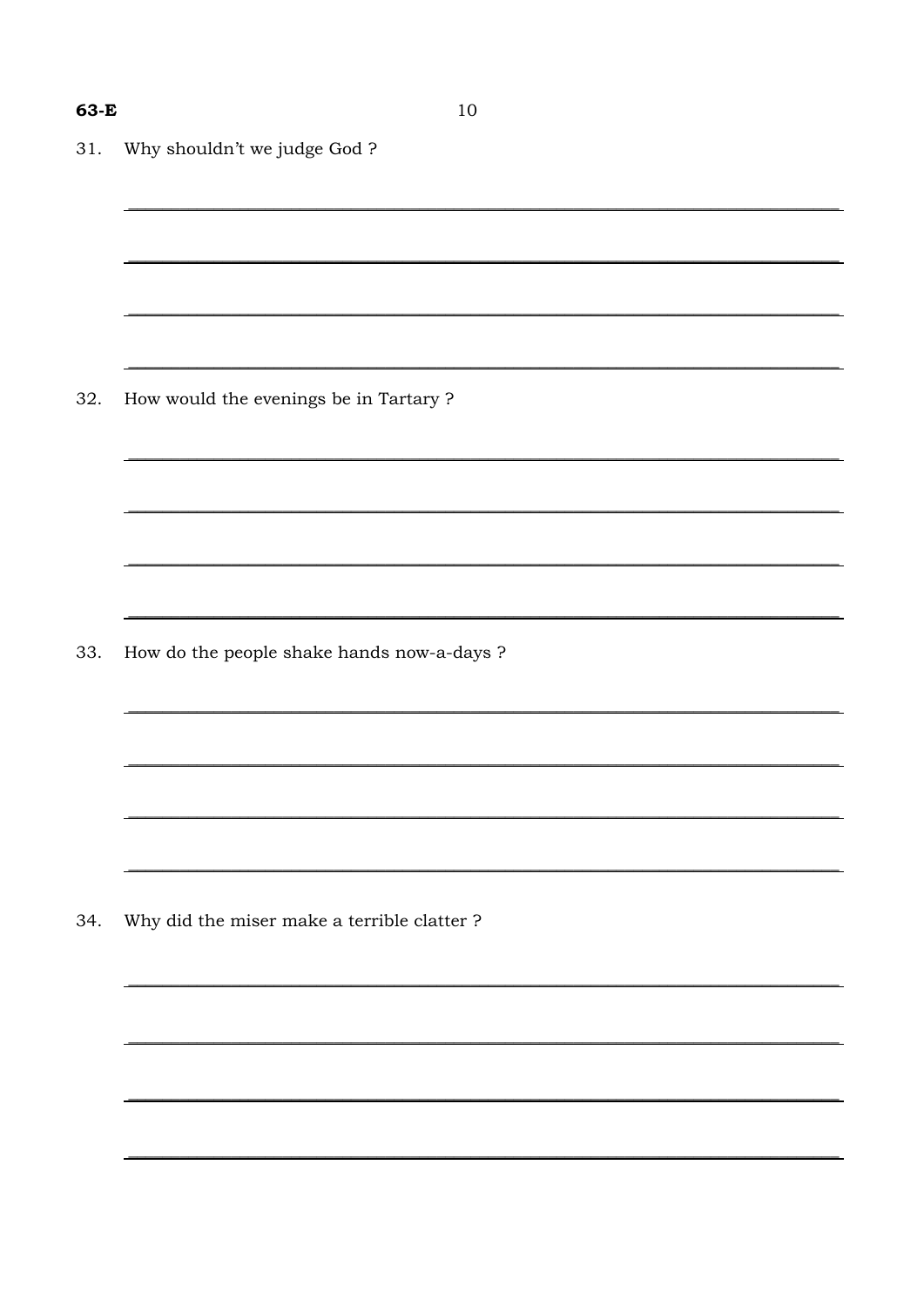- V. Read the following extracts and answer the questions that follow :  $5 \times 3 = 15$
- 35. "That old cheat beyond in the town wanting to charge double for it."
	- Who was the 'old cheat'? a)

Why did the speaker call him 'a cheat'? b)

- What do you mean by the word 'cheat' in the context ?  $\mathbf{c})$
- "The dream of a great scientist was realised." 36.
	- Who was the great scientist? a)
	- $b)$ What was his dream?
	- When was it realised ?  $\mathbf{c}$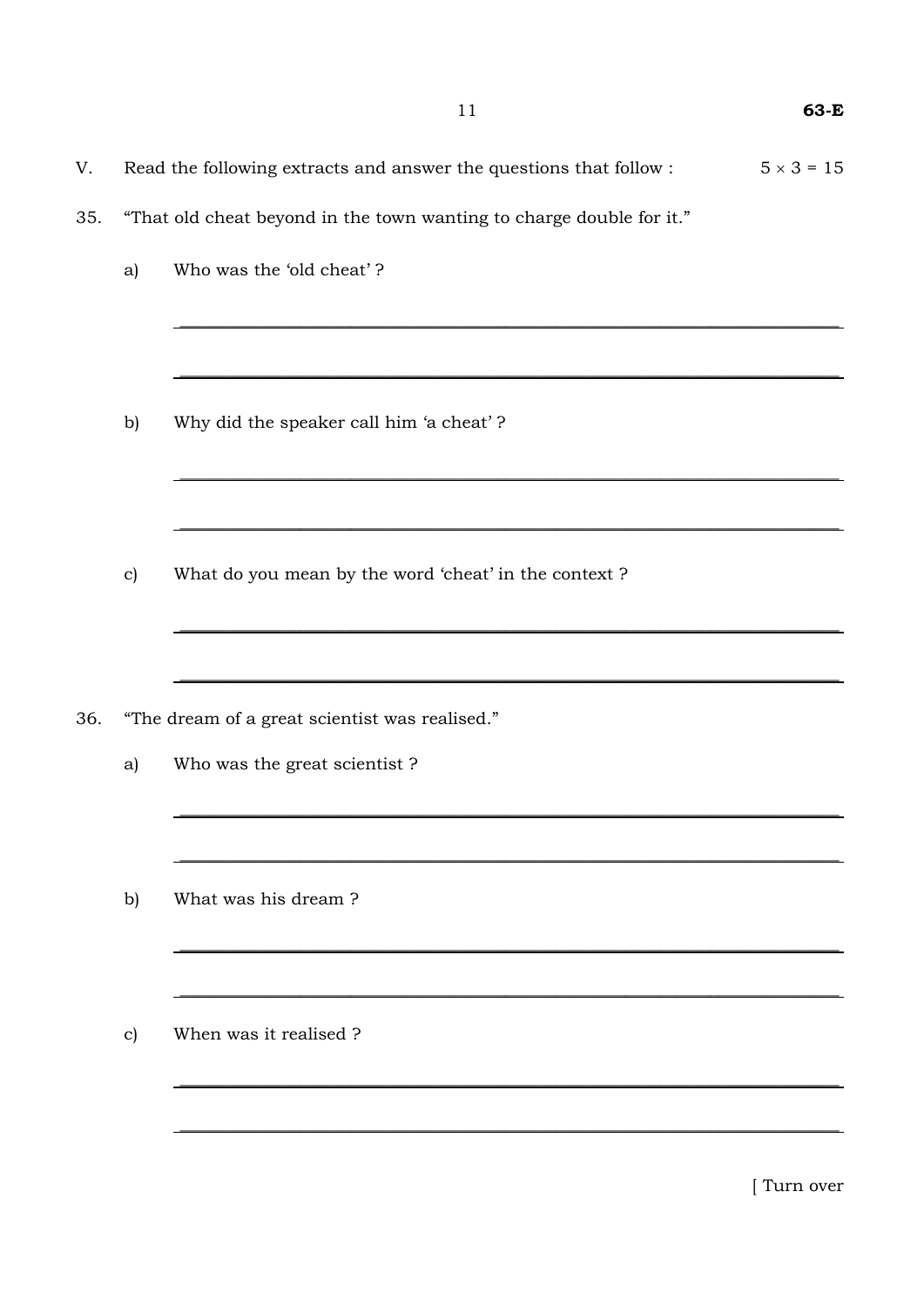- "Have you seen God ?" 37.
	- Who asked this question ? a)

Who was it asked to ? b)

- What reply did he get for this question ?  $\mathbf{c})$
- "It is not for the pleasure trips of the British officers." 38.
	- a) What is 'it' here?
	- Who was it said to?  $\mathbf{b}$
	- What would this result in ?  $\mathbf{c}$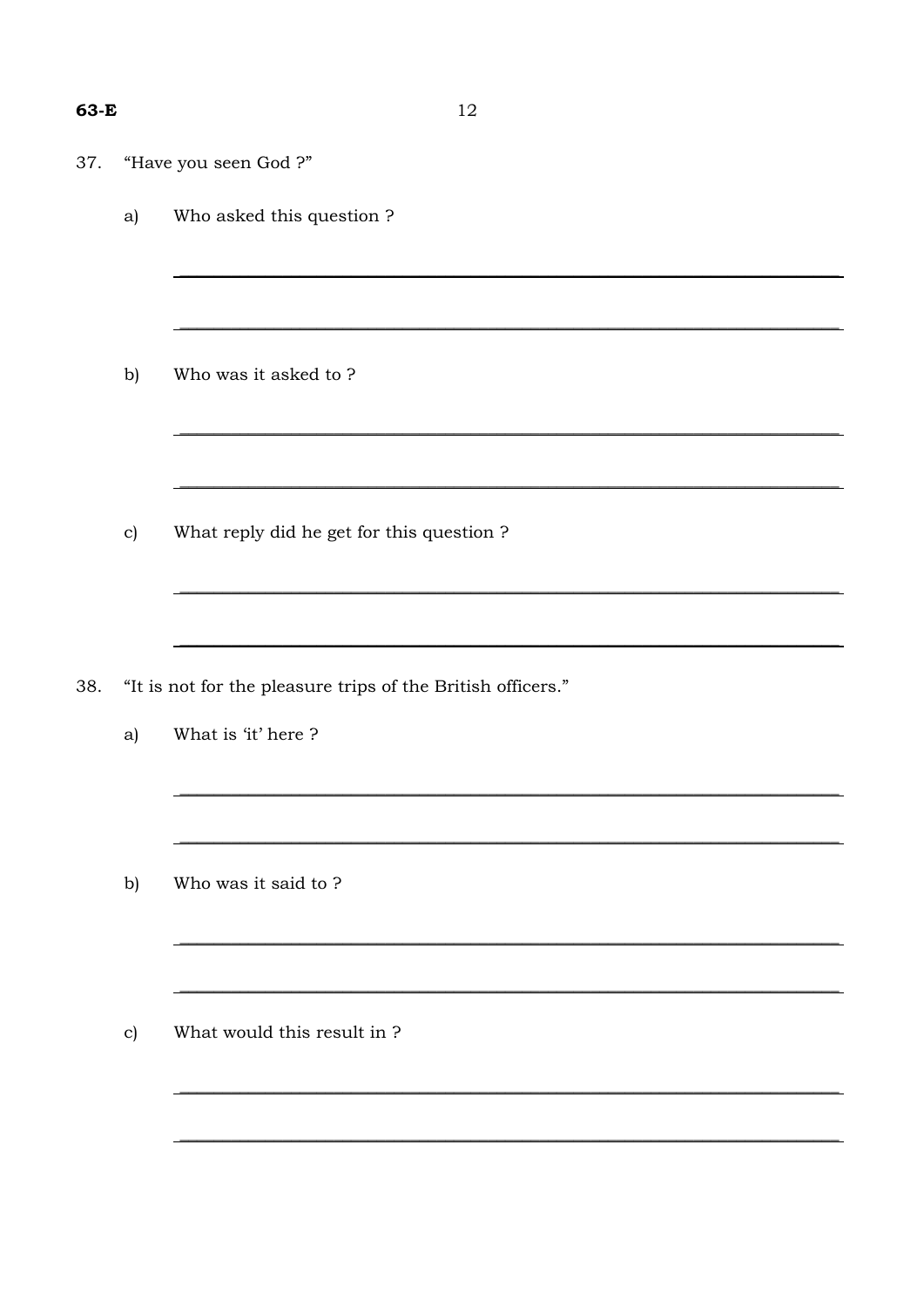| 39.        |               | "This beggar maid shall be my queen." |   |
|------------|---------------|---------------------------------------|---|
|            | a)            | Who made this statement?              |   |
|            |               |                                       |   |
|            | $\mathbf{b}$  | What made him say so ?                |   |
|            |               |                                       |   |
|            | $\mathbf{c})$ | Who wrote this poem?                  |   |
|            |               |                                       |   |
| VI.<br>40. |               | Quote from memory:                    | 4 |
|            |               |                                       |   |
|            |               |                                       |   |
|            |               |                                       |   |
|            |               |                                       |   |
|            |               | <b>OR</b>                             |   |
|            |               |                                       |   |
|            |               |                                       |   |
|            |               |                                       |   |
|            |               |                                       |   |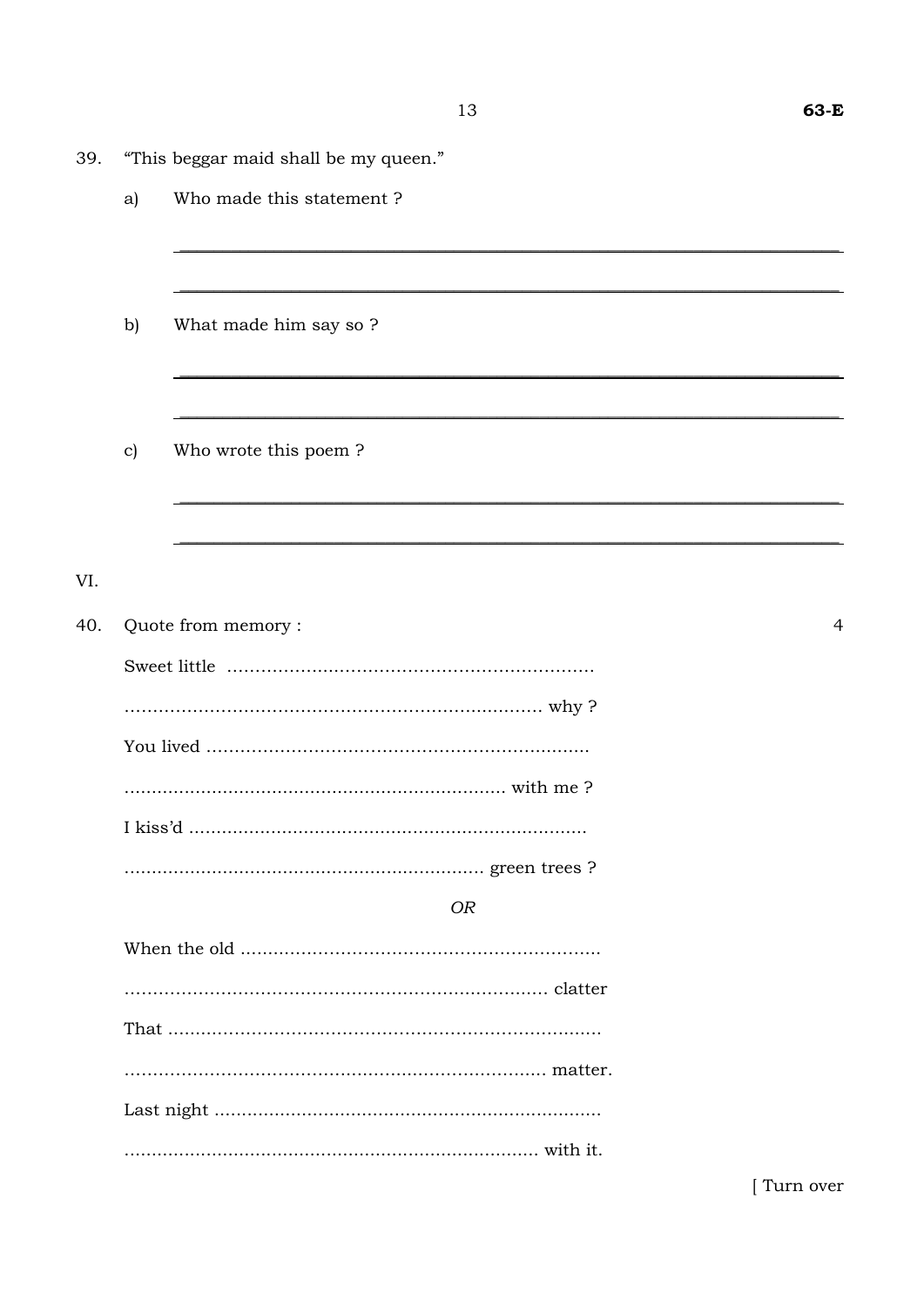VII. Answer each of the following questions in *five* or *six* sentences :  $2 \times 4 = 8$ 

**OR** 

What, according to Nehru, are the signs of civilization ? 41.

How did Daksha solve the pandit's problem ?

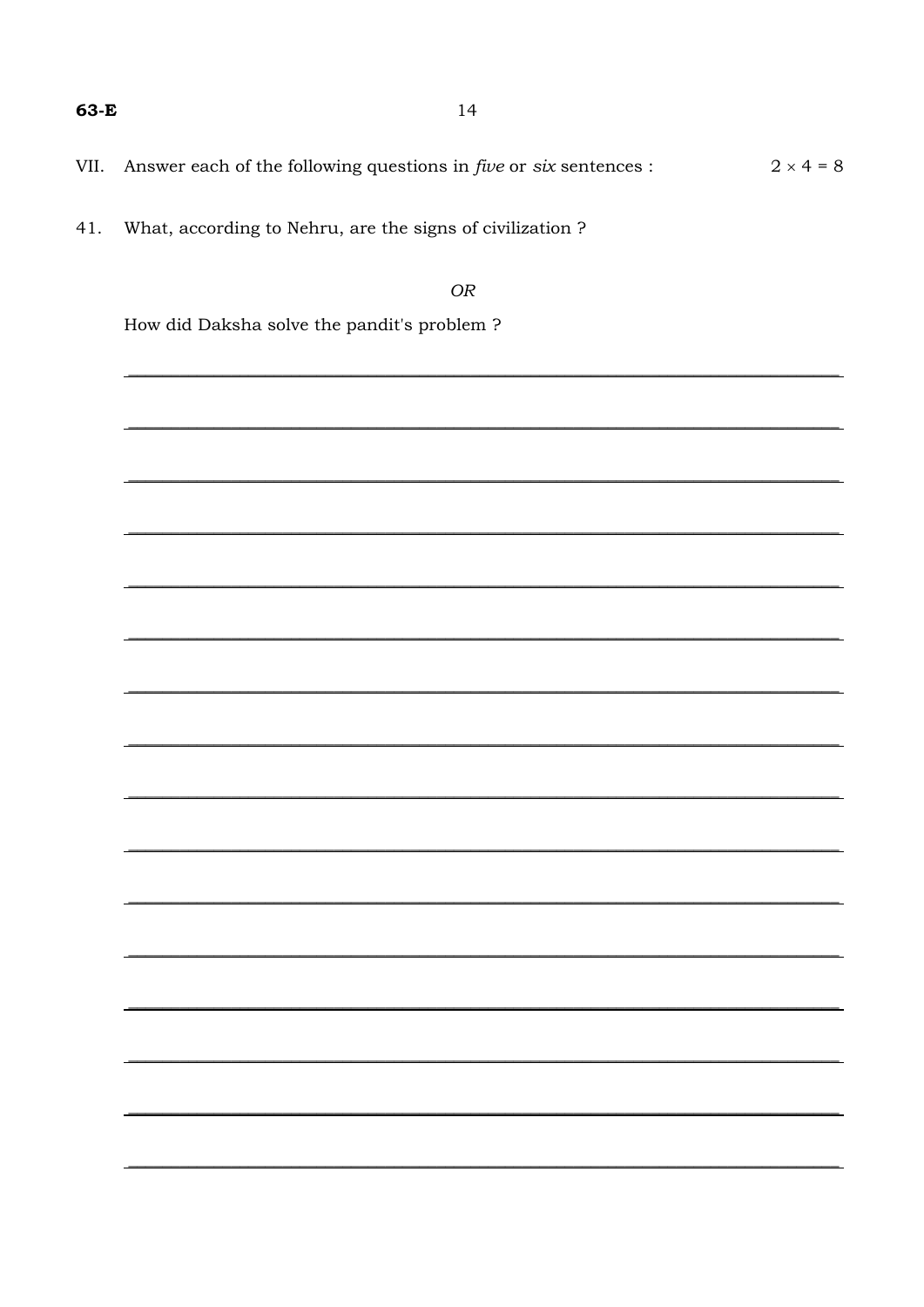**OR** 

Why does the poet say that God moves in a mysterious way?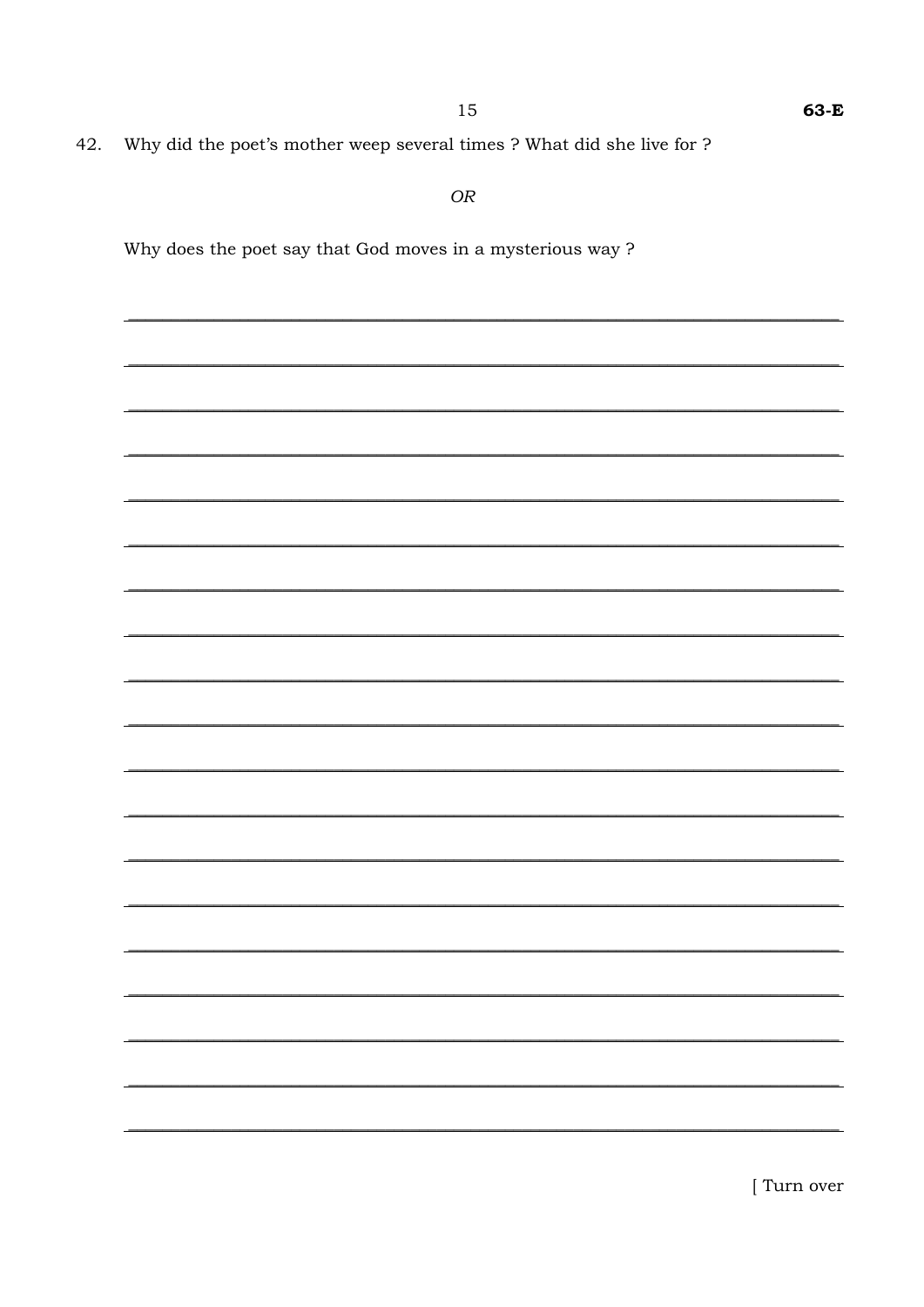\_\_\_\_\_\_\_\_\_\_\_\_\_\_\_\_\_\_\_\_\_\_\_\_\_\_\_\_\_\_\_\_\_\_\_\_\_\_\_\_\_\_\_\_\_\_\_\_\_\_\_\_\_\_\_\_\_\_\_\_\_\_\_\_\_\_\_\_\_\_\_\_\_\_\_\_\_\_\_\_\_\_\_

\_\_\_\_\_\_\_\_\_\_\_\_\_\_\_\_\_\_\_\_\_\_\_\_\_\_\_\_\_\_\_\_\_\_\_\_\_\_\_\_\_\_\_\_\_\_\_\_\_\_\_\_\_\_\_\_\_\_\_\_\_\_\_\_\_\_\_\_\_\_\_\_\_\_\_\_\_\_\_\_\_\_\_

\_\_\_\_\_\_\_\_\_\_\_\_\_\_\_\_\_\_\_\_\_\_\_\_\_\_\_\_\_\_\_\_\_\_\_\_\_\_\_\_\_\_\_\_\_\_\_\_\_\_\_\_\_\_\_\_\_\_\_\_\_\_\_\_\_\_\_\_\_\_\_\_\_\_\_\_\_\_\_\_\_\_\_

\_\_\_\_\_\_\_\_\_\_\_\_\_\_\_\_\_\_\_\_\_\_\_\_\_\_\_\_\_\_\_\_\_\_\_\_\_\_\_\_\_\_\_\_\_\_\_\_\_\_\_\_\_\_\_\_\_\_\_\_\_\_\_\_\_\_\_\_\_\_\_\_\_\_\_\_\_\_\_\_\_\_\_

\_\_\_\_\_\_\_\_\_\_\_\_\_\_\_\_\_\_\_\_\_\_\_\_\_\_\_\_\_\_\_\_\_\_\_\_\_\_\_\_\_\_\_\_\_\_\_\_\_\_\_\_\_\_\_\_\_\_\_\_\_\_\_\_\_\_\_\_\_\_\_\_\_\_\_\_\_\_\_\_\_\_\_

\_\_\_\_\_\_\_\_\_\_\_\_\_\_\_\_\_\_\_\_\_\_\_\_\_\_\_\_\_\_\_\_\_\_\_\_\_\_\_\_\_\_\_\_\_\_\_\_\_\_\_\_\_\_\_\_\_\_\_\_\_\_\_\_\_\_\_\_\_\_\_\_\_\_\_\_\_\_\_\_\_\_\_

\_\_\_\_\_\_\_\_\_\_\_\_\_\_\_\_\_\_\_\_\_\_\_\_\_\_\_\_\_\_\_\_\_\_\_\_\_\_\_\_\_\_\_\_\_\_\_\_\_\_\_\_\_\_\_\_\_\_\_\_\_\_\_\_\_\_\_\_\_\_\_\_\_\_\_\_\_\_\_\_\_\_\_

\_\_\_\_\_\_\_\_\_\_\_\_\_\_\_\_\_\_\_\_\_\_\_\_\_\_\_\_\_\_\_\_\_\_\_\_\_\_\_\_\_\_\_\_\_\_\_\_\_\_\_\_\_\_\_\_\_\_\_\_\_\_\_\_\_\_\_\_\_\_\_\_\_\_\_\_\_\_\_\_\_\_\_

\_\_\_\_\_\_\_\_\_\_\_\_\_\_\_\_\_\_\_\_\_\_\_\_\_\_\_\_\_\_\_\_\_\_\_\_\_\_\_\_\_\_\_\_\_\_\_\_\_\_\_\_\_\_\_\_\_\_\_\_\_\_\_\_\_\_\_\_\_\_\_\_\_\_\_\_\_\_\_\_\_\_\_

\_\_\_\_\_\_\_\_\_\_\_\_\_\_\_\_\_\_\_\_\_\_\_\_\_\_\_\_\_\_\_\_\_\_\_\_\_\_\_\_\_\_\_\_\_\_\_\_\_\_\_\_\_\_\_\_\_\_\_\_\_\_\_\_\_\_\_\_\_\_\_\_\_\_\_\_\_\_\_\_\_\_\_

- VIII. Rewrite as directed :
- 43. Change into passive voice. 1

Narendra answered all the questions correctly.

44. Frame a question to get the underlined words as answer. 1

Subhas Chandra Bose was the founder of INA.

- 45. Combine the sentences using '*too .......... to*' to get a meaningful sentence. 1 The poem is difficult. I cannot understand it.
- 46. Combine the sentences using 'either ........... or' to get a meaningful sentence. 1 Rajesh goes to school on a bicycle. Otherwise he goes by bus.
- 47. Change into indirect speech. 2

The king said to the farmer, "Have you gone mad ?"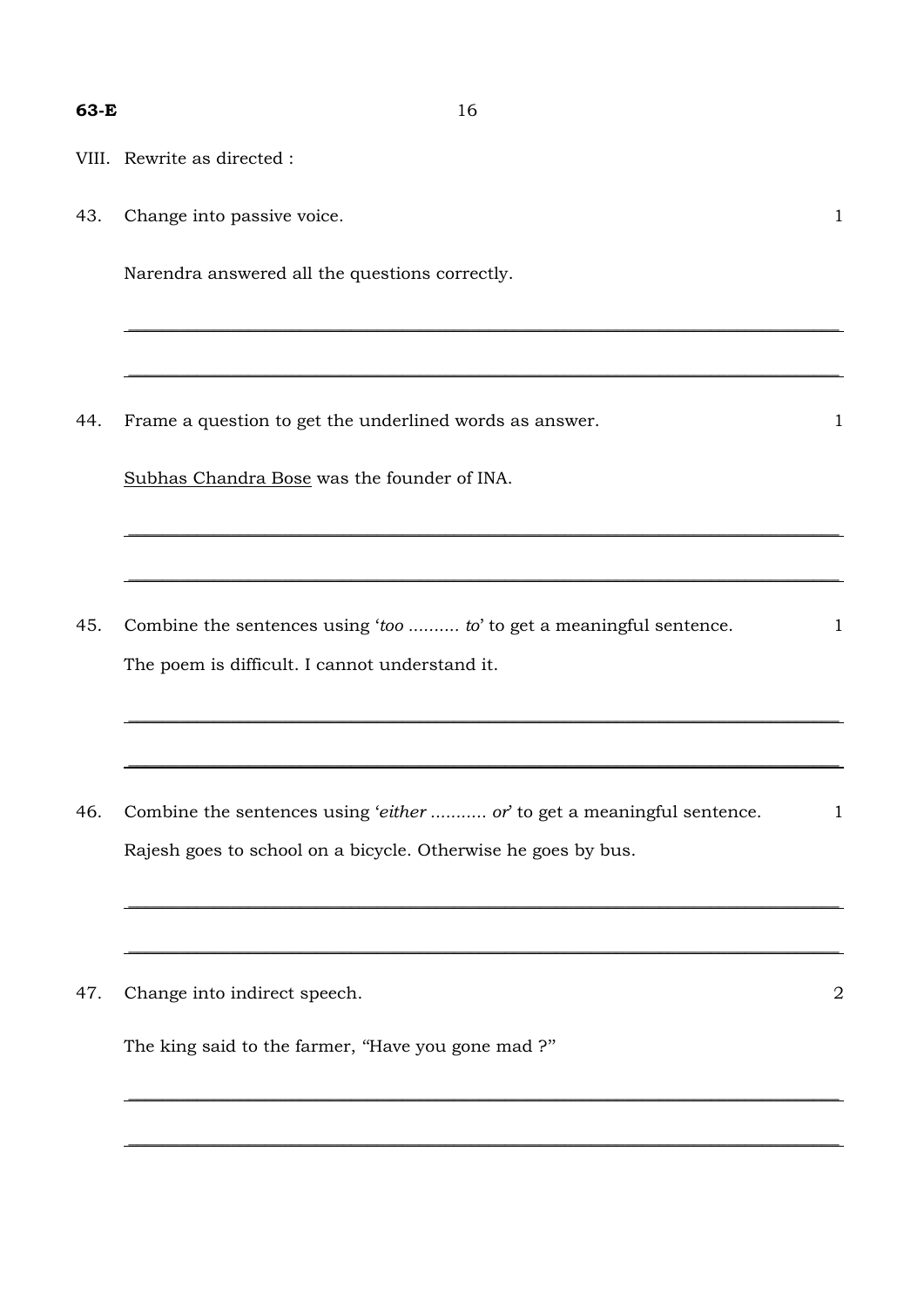$\overline{2}$ 

| 48. Give the other two degrees of comparison. |
|-----------------------------------------------|
| Hussain Bolt is the fastest runner of all.    |
| a)                                            |

b)

 $IX$ 

49. Imagine that you are Arun / Aruna of Government High School, Gajanur.

Write a letter to the Headmaster requesting him to grant you leave of absence for four days.  $\overline{5}$ 

*Clues*: Sister's marriage at Mangalore  $-$  all family members attend the marriagedate of marriage — study lessons — prepare notes during absence.

**OR** 

Write a letter to your father requesting him to send you money.

Clues : Educational excursion to Hampi, Hospet and surrounding places. Tour fees Rs.  $1,000/$ - — two days — seek permission.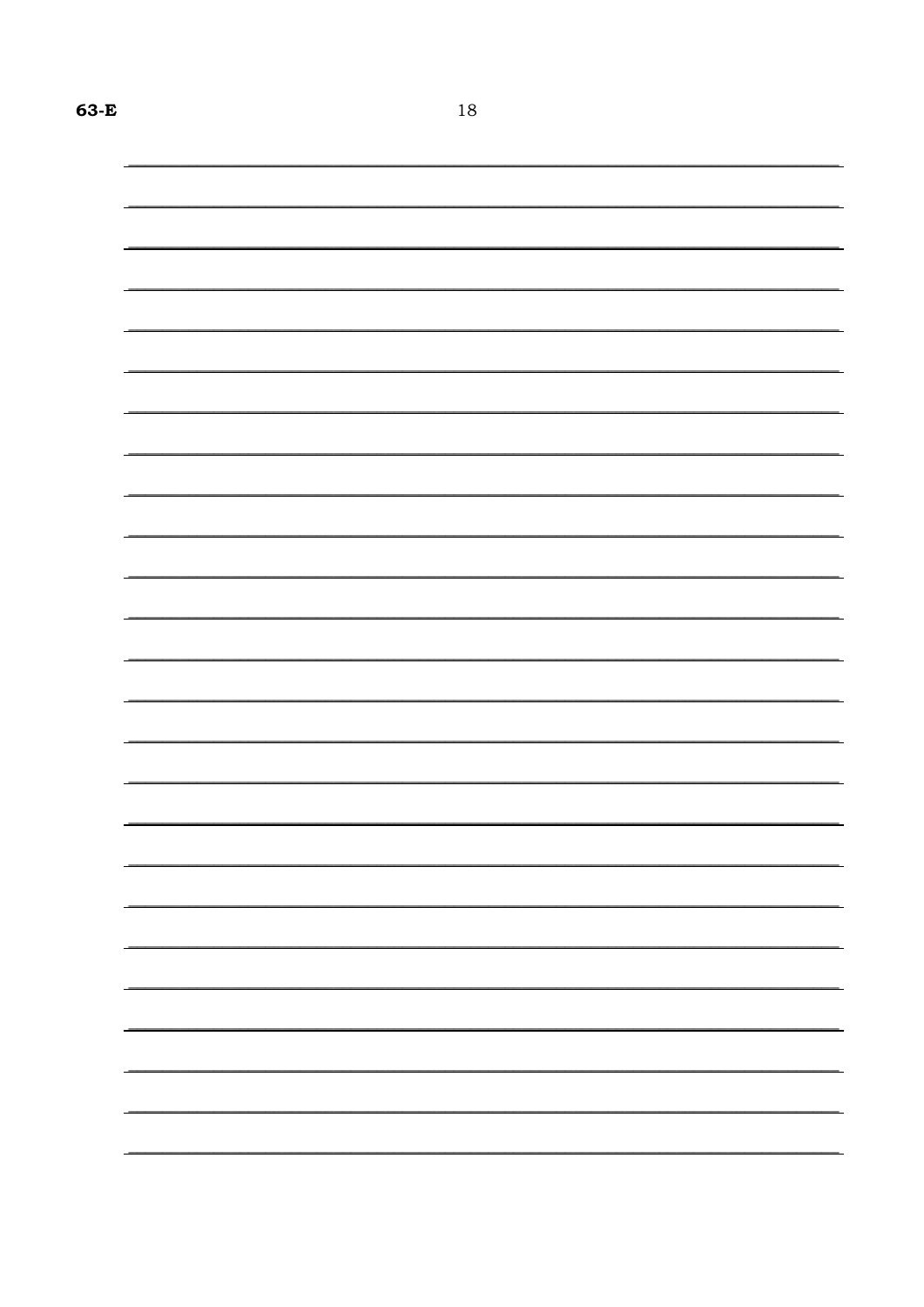X.

| 50. Write two paragraphs on any one of the following topics : | $1 \times 5 = 5$ |
|---------------------------------------------------------------|------------------|
|                                                               |                  |

- a) Advantages of Television
- b) Role of Newspapers
- Minimising Water Pollution.  $\mathbf{c})$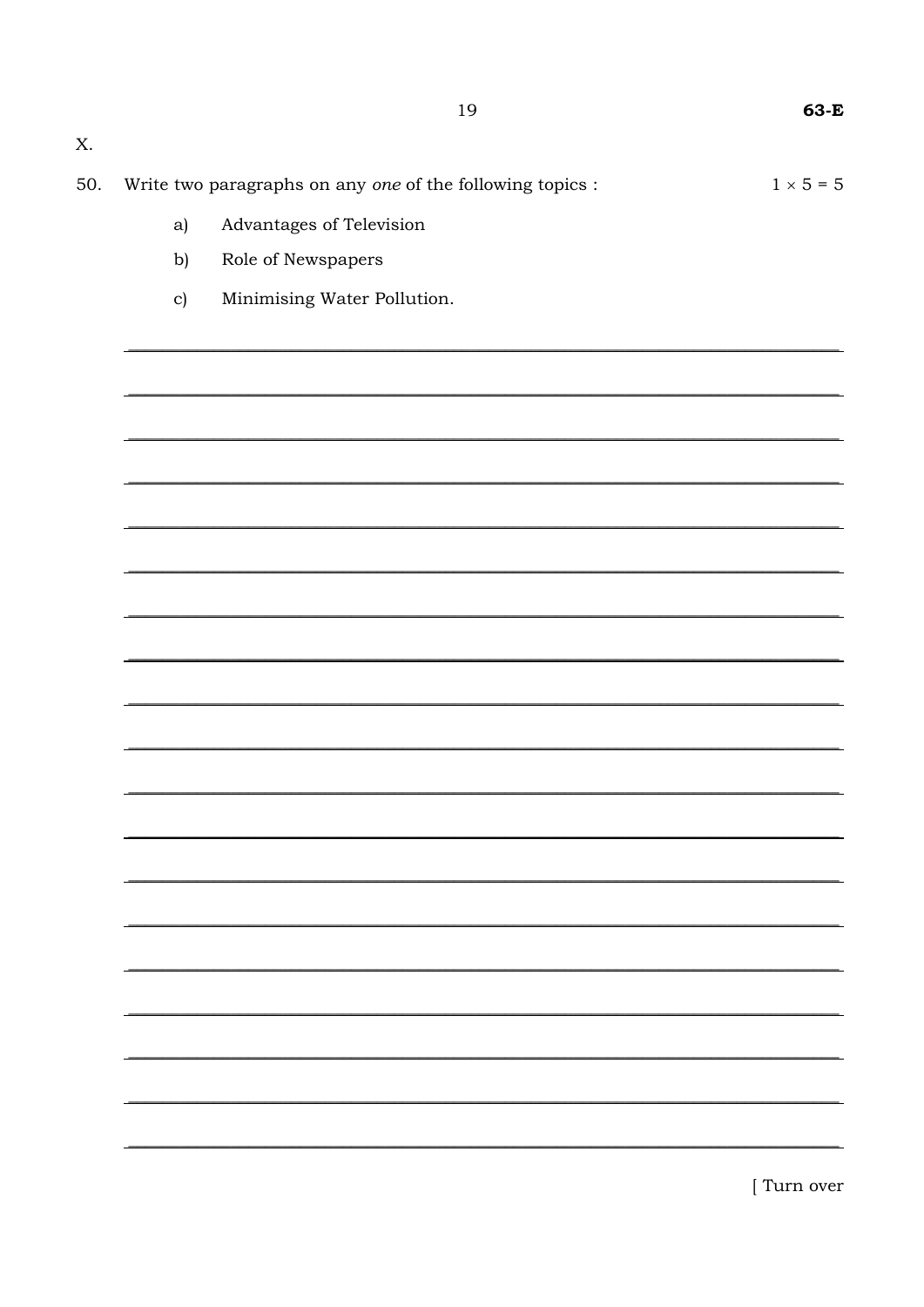|  |  | - |
|--|--|---|
|  |  |   |
|  |  |   |
|  |  |   |
|  |  |   |
|  |  |   |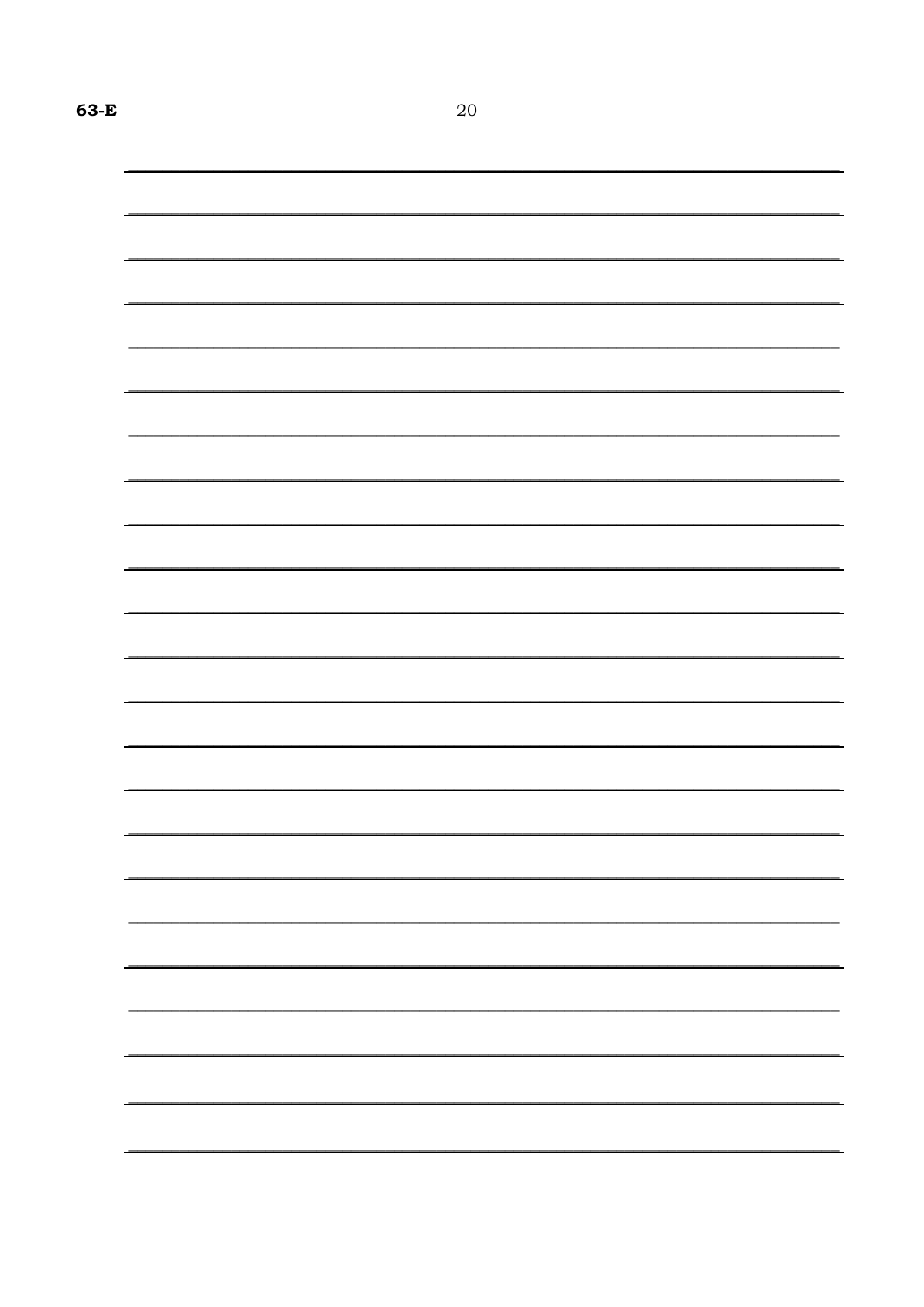| 21 |  | 63-E |
|----|--|------|
|    |  |      |
|    |  |      |
|    |  |      |
|    |  |      |
|    |  |      |
|    |  |      |
|    |  |      |
|    |  |      |
|    |  |      |
|    |  |      |
|    |  |      |
|    |  |      |
|    |  |      |
|    |  |      |
|    |  |      |
|    |  |      |
|    |  |      |
|    |  |      |
|    |  |      |
|    |  |      |
|    |  |      |
|    |  |      |
|    |  |      |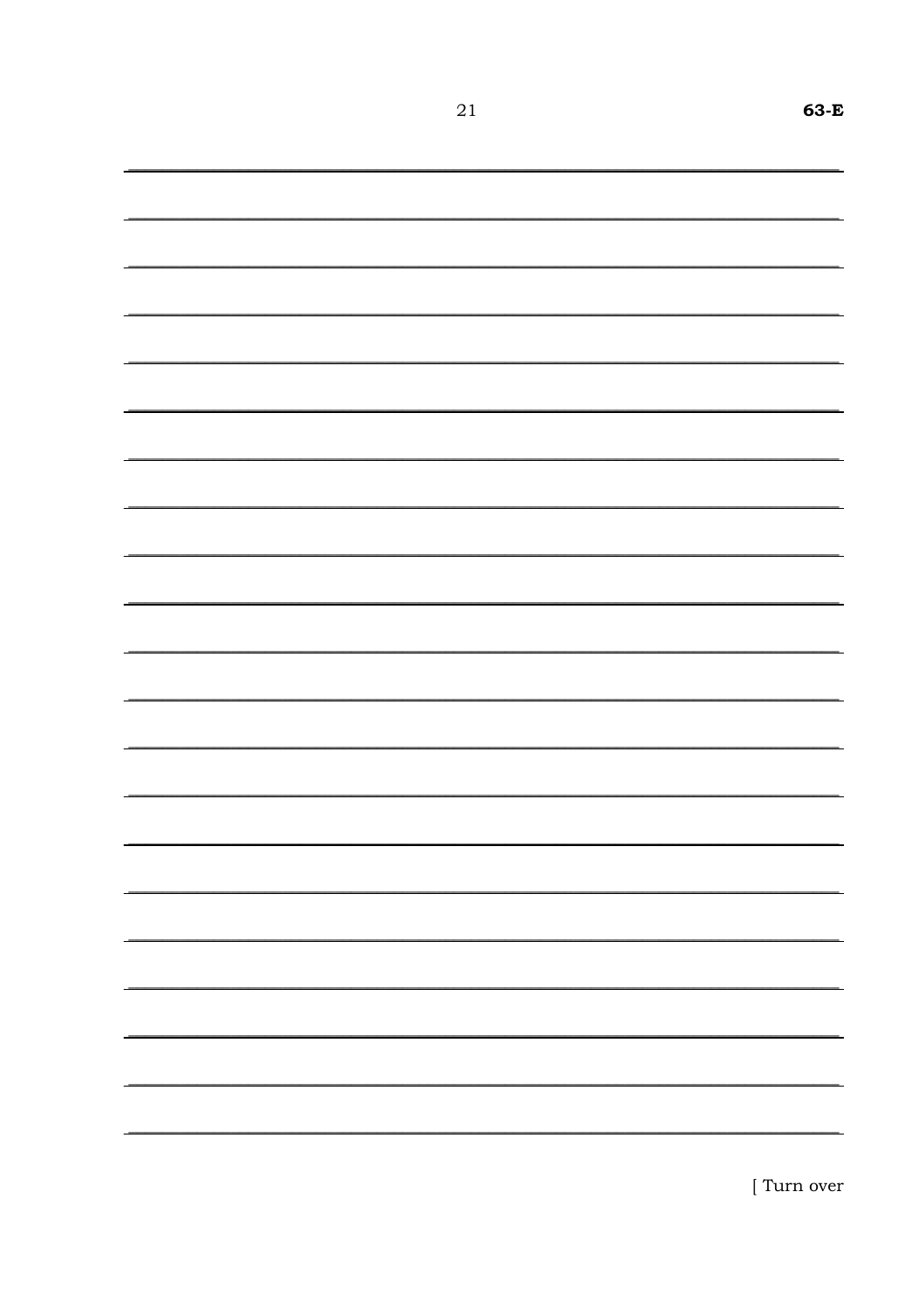XI. Read the following passage and answer the questions that follow :

The aeroplanes, as you know, is the quickest means of transport. Nowadays there is hardly anyone who has not seen an aeroplane. Aeroplanes help men to fly like birds in the air. We can call it a 'machine-bird'. How much do we all like to fly in the air, in the pathless sky over hills and dales ! When we move in planes, clouds pass by us and vast fields and gardens look like green ribbons and patches, lakes and seas sparkle in the sun.

51. Which is the quickest means of transport today ?

52. Pick out the other name for aeroplane in the given paragraph. 1

\_\_\_\_\_\_\_\_\_\_\_\_\_\_\_\_\_\_\_\_\_\_\_\_\_\_\_\_\_\_\_\_\_\_\_\_\_\_\_\_\_\_\_\_\_\_\_\_\_\_\_\_\_\_\_\_\_\_\_\_\_\_\_\_\_\_\_\_\_\_\_\_\_\_\_\_\_\_\_\_\_\_\_

\_\_\_\_\_\_\_\_\_\_\_\_\_\_\_\_\_\_\_\_\_\_\_\_\_\_\_\_\_\_\_\_\_\_\_\_\_\_\_\_\_\_\_\_\_\_\_\_\_\_\_\_\_\_\_\_\_\_\_\_\_\_\_\_\_\_\_\_\_\_\_\_\_\_\_\_\_\_\_\_\_\_\_

\_\_\_\_\_\_\_\_\_\_\_\_\_\_\_\_\_\_\_\_\_\_\_\_\_\_\_\_\_\_\_\_\_\_\_\_\_\_\_\_\_\_\_\_\_\_\_\_\_\_\_\_\_\_\_\_\_\_\_\_\_\_\_\_\_\_\_\_\_\_\_\_\_\_\_\_\_\_\_\_\_\_\_

\_\_\_\_\_\_\_\_\_\_\_\_\_\_\_\_\_\_\_\_\_\_\_\_\_\_\_\_\_\_\_\_\_\_\_\_\_\_\_\_\_\_\_\_\_\_\_\_\_\_\_\_\_\_\_\_\_\_\_\_\_\_\_\_\_\_\_\_\_\_\_\_\_\_\_\_\_\_\_\_\_\_\_

\_\_\_\_\_\_\_\_\_\_\_\_\_\_\_\_\_\_\_\_\_\_\_\_\_\_\_\_\_\_\_\_\_\_\_\_\_\_\_\_\_\_\_\_\_\_\_\_\_\_\_\_\_\_\_\_\_\_\_\_\_\_\_\_\_\_\_\_\_\_\_\_\_\_\_\_\_\_\_\_\_\_\_

\_\_\_\_\_\_\_\_\_\_\_\_\_\_\_\_\_\_\_\_\_\_\_\_\_\_\_\_\_\_\_\_\_\_\_\_\_\_\_\_\_\_\_\_\_\_\_\_\_\_\_\_\_\_\_\_\_\_\_\_\_\_\_\_\_\_\_\_\_\_\_\_\_\_\_\_\_\_\_\_\_\_\_

53. What do we see when we move in planes ? 1